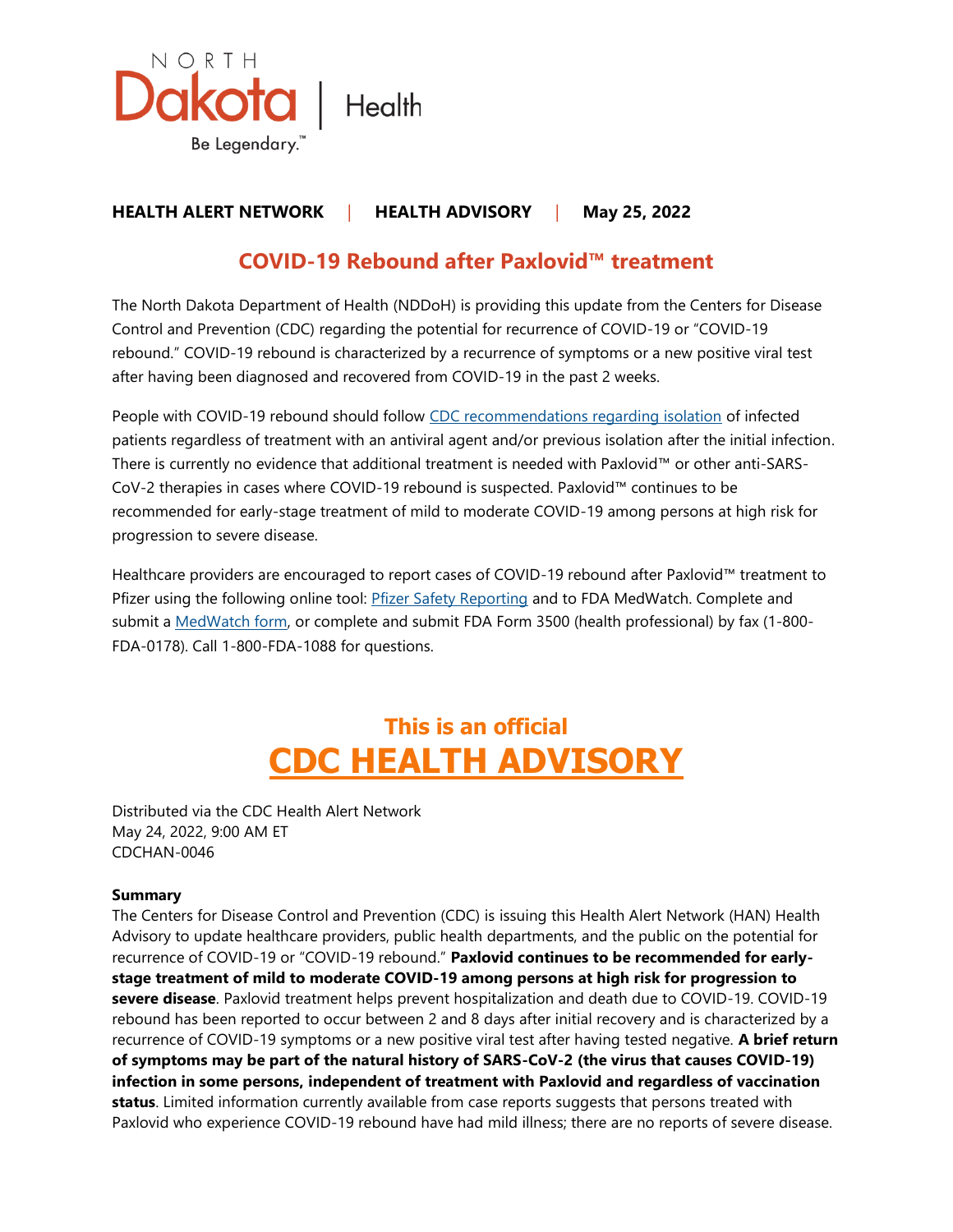There is currently no evidence that additional treatment is needed with Paxlovid or other anti-SARS-CoV-2 therapies in cases where COVID-19 rebound is suspected.

Regardless of whether the patient has been treated with an antiviral agent, risk of transmission during COVID-19 rebound can be managed by following [CDC's guidance on isolation](https://www.cdc.gov/coronavirus/2019-ncov/your-health/quarantine-isolation.html), including taking other precautions such as masking.

Staying [up to date](https://www.cdc.gov/coronavirus/2019-ncov/vaccines/stay-up-to-date.html) with COVID-19 vaccination lowers the risk of getting COVID-19 and helps prevent serious outcomes of COVID-19, such as severe illness, hospitalization, and death.

#### **Background**

Paxlovid (nirmatrelvir tablets; ritonavir tablets) is a prescription oral antiviral drug that reduces the risk of hospitalization and death for patients with mild-to-moderate COVID-19 who are at risk of disease [progression and severe illness](https://www.cdc.gov/coronavirus/2019-ncov/hcp/clinical-care/underlyingconditions.html) (1). It is available under Emergency Use Authorization (EUA) by the U.S. Food and Drug Administration (FDA) for adults and pediatric patients (12 years of age and older weighing at least 40 kilograms or 88 pounds). Treatment should be initiated as soon as possible and within 5 days of symptom onset among persons eligible to receive the treatment under the EUA who:

- Test positive for SARS-CoV-2 infection;
- Have [mild to moderate illness;](https://www.covid19treatmentguidelines.nih.gov/overview/clinical-spectrum/)
- Have one or more [risk factors for progression to severe disease;](https://www.cdc.gov/coronavirus/2019-ncov/hcp/clinical-care/underlyingconditions.html)
- Do not require hospitalization due to severe or critical COVID-19 at the time of treatment initiation; and
- Do not have evidence of severe renal or hepatic impairment.

Recent case reports document that some patients with normal immune response who have completed a 5-day course of Paxlovid for laboratory-confirmed infection and have recovered can experience recurrent illness 2 to 8 days later, including patients who have been vaccinated and/or boosted (were [up to date](https://www.cdc.gov/coronavirus/2019-ncov/vaccines/stay-up-to-date.html?s_cid=11747:what%20is%20up%20to%20date%20on%20covid%20vaccine:sem.ga:p:RG:GM:gen:PTN:FY22)  [with COVID-19 vaccination\)](https://www.cdc.gov/coronavirus/2019-ncov/vaccines/stay-up-to-date.html?s_cid=11747:what%20is%20up%20to%20date%20on%20covid%20vaccine:sem.ga:p:RG:GM:gen:PTN:FY22) (2-4). These cases of COVID-19 rebound had negative test results after Paxlovid treatment and had subsequent positive viral antigen and/or reverse transcriptase polymerase chain reaction (RT-PCR) testing. Both the recurrence of illness and positive test results improved or resolved (median of 3 days) without additional anti-COVID-19 treatment. Based on information from the case reports, COVID-19 rebound did not represent reinfection with SARS-CoV-2 or the development of resistance to Paxlovid; also, no other respiratory pathogens were identified among known cases. Possible transmission of infection during COVID-19 rebound has been described (3); however, it remains unknown whether the likelihood of transmission during rebound differs from the likelihood of transmission during the initial infection.

In the Paxlovid clinical trial, a small number of participants had one or more positive SARS-CoV-2 RT-PCR test results after testing negative, or an increase in the amount of SARS-CoV-2 detected by PCR, after completing their treatment course (5). This finding was observed in persons administered Paxlovid and in persons given placebo. There was no increased occurrence of hospitalization or death, and there was no evidence that the rebound in detectable viral RNA was the result of SARS-CoV-2 resistance to Paxlovid (5).

COVID-19 rebound is characterized by a recurrence of symptoms or a new positive viral test after having tested negative. People with COVID-19 rebound should follow [CDC recommendations regarding](https://www.cdc.gov/coronavirus/2019-ncov/your-health/quarantine-isolation.html)  [isolation](https://www.cdc.gov/coronavirus/2019-ncov/your-health/quarantine-isolation.html) of infected patients regardless of treatment with an antiviral agent and/or previous isolation after the initial infection. People with recurrence of COVID-19 symptoms or a new positive viral test after having tested negative should restart isolation and isolate again for at least 5 days. Per CDC guidance, they can end their re-isolation period after 5 full days if fever has resolved for 24 hours (without the use of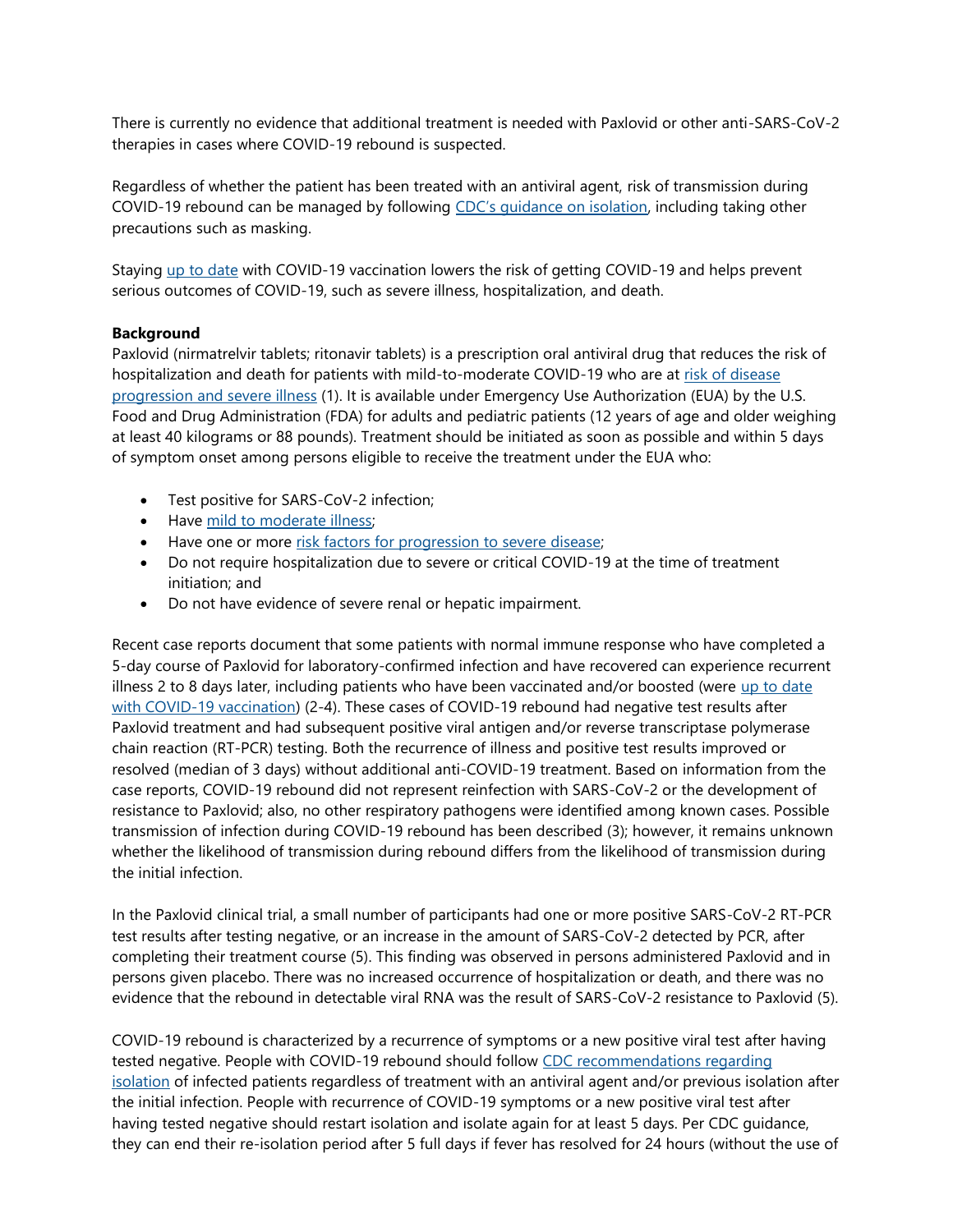fever-reducing medication) and symptoms are improving. The individual should wear a mask for a total of 10 days after rebound symptoms started. Some people continue to test positive after day 10 but are considerably less likely to shed infectious virus. Currently, there are no reports of severe disease among persons with COVID-19 rebound. Paxlovid continues to be recommended for early-stage treatment of mild to moderate COVID-19 among persons at high risk for progression to severe disease.

#### **Recommendations for Healthcare Providers**

For patients with COVID-19 rebound

- There is currently no evidence that additional treatment for COVID-19 is needed for COVID-19 rebound. Based on data available at this time, patient monitoring continues to be the most appropriate management for patients with recurrence of symptoms after completion of a treatment course of Paxlovid.
- Advise people with COVID-19 rebound to follow [CDC's guidance on isolation](https://www.cdc.gov/coronavirus/2019-ncov/your-health/quarantine-isolation.html) and take precautions to prevent further transmission. Patients should re-isolate for at least 5 days. Per CDC guidance, they can end their re-isolation period after 5 full days if fever has resolved for 24 hours (without the use of fever-reducing medication) and symptoms are improving. The patient should wear a mask for a total of 10 days after rebound symptoms started.
- Consider clinical evaluation of patients who have COVID-19 rebound and symptoms that persist or worsen.
- Healthcare providers are encouraged to report cases of COVID-19 rebound to Pfizer after Paxlovid treatment using the following online tool: *[Pfizer Safety Reporting](https://paxaes.pfizersafetyreporting.com/#/en) and to FDA MedWatch.* Complete and submit a [MedWatch form,](http://www.fda.gov/medwatch/report.htm) or complete and submit FDA Form 3500 (health professional) by fax (1-800-FDA-0178). Call 1-800-FDA-1088 for questions.

For patients just diagnosed with COVID-19

- Healthcare providers should counsel patients on available COVID-19 treatment options, particularly for those patients at [increased risk of developing severe COVID-19.](https://www.cdc.gov/coronavirus/2019-ncov/hcp/clinical-care/underlyingconditions.html)
- Paxlovid should be considered for any patient who meets the eligibility criteria. For information on Paxlovid eligibility, refer to FDA's [Fact Sheet for Healthcare Providers.](https://www.fda.gov/media/155050/download)
- Due to the potential for severe drug-drug interactions with the ritonavir component of Paxlovid, it is strongly suggested that healthcare providers not experienced in prescribing this drug refer to the [Fact Sheet for Healthcare Providers,](https://www.fda.gov/media/155050/download) the [Paxlovid Patient Eligibility Screening Checklist Tool for](https://www.fda.gov/media/158165/download)  [Prescribers,](https://www.fda.gov/media/158165/download) and the [NIH Statement on Paxlovid Drug-Drug Interactions | COVID-19 Treatment](https://www.covid19treatmentguidelines.nih.gov/therapies/antiviral-therapy/ritonavir-boosted-nirmatrelvir--paxlovid-/paxlovid-drug-drug-interactions/)  [Guidelines.](https://www.covid19treatmentguidelines.nih.gov/therapies/antiviral-therapy/ritonavir-boosted-nirmatrelvir--paxlovid-/paxlovid-drug-drug-interactions/) Healthcare providers can also contact a local clinical pharmacist or infectious disease specialist for advice.
- For further information on the use of Paxlovid, CDC recommends healthcare providers continue to closely follow NIH's COVID[-19 Treatment Guidelines,](https://www.covid19treatmentguidelines.nih.gov/) the [Assistant Secretary for Preparedness and](https://www.phe.gov/emergency/events/COVID19/therapeutics/update-23Dec2021/Pages/default.aspx)  [Response Public Health Emergency COVID-19 Therapeutics site,](https://www.phe.gov/emergency/events/COVID19/therapeutics/update-23Dec2021/Pages/default.aspx) and [IDSA's Guidelines on the](https://www.idsociety.org/practice-guideline/covid-19-guideline-treatment-and-management/)  [Management of Patients with COVID-19.](https://www.idsociety.org/practice-guideline/covid-19-guideline-treatment-and-management/)

#### **Recommendations for Public Health Departments and Public Health Jurisdictions**

- State and local health departments should be aware of COVID-19 rebound and disseminate the recommendations for healthcare providers and the public.
- Health departments should communicate to individuals about measures to prevent further transmission. The phenomenon of COVID-19 rebound reiterates the importance of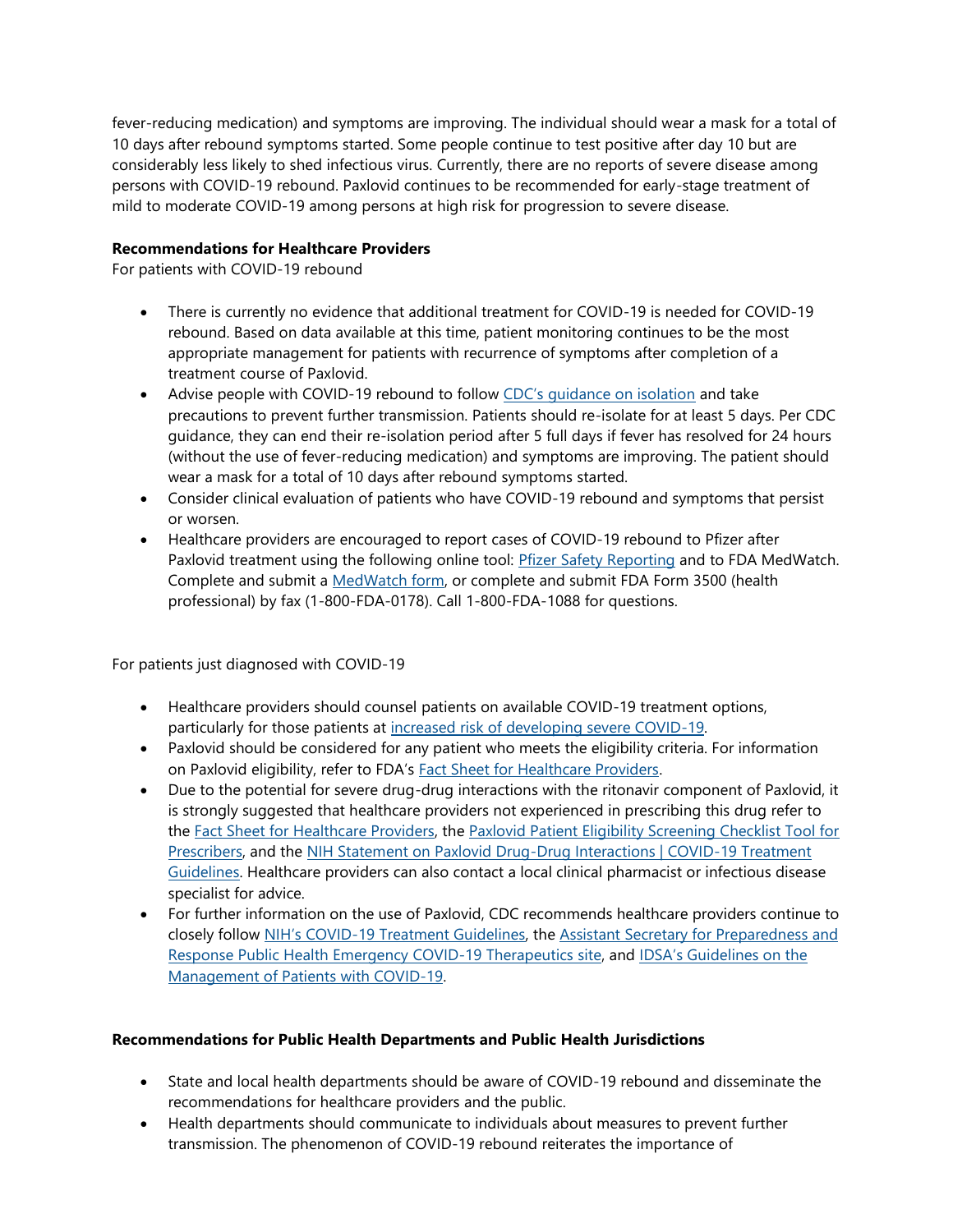following [CDC's isolation guidance](https://www.cdc.gov/coronavirus/2019-ncov/your-health/quarantine-isolation.html). Isolation should be restarted after the onset of rebound symptoms or a positive test result. Per CDC guidance, people can end re-isolation after 5 full days with resolution of their fever for 24 hours (without the use of fever-reducing medication) and if their symptoms are improving. The individual should wear a mask for a total of 10 days after rebound symptoms started.

• Health departments should communicate ongoing and up-to-date information on therapeutics for COVID-19 and their availability to healthcare providers within their jurisdiction.

#### **Recommendations for the Public**

- You may be experiencing COVID-19 rebound if you have been diagnosed in the past 2 weeks and have recovered from COVID-19 and then experience recurrent COVID-19 symptoms or develop newly positive test results after recovery.
- If you experience COVID-19 rebound, you should follow [CDC's isolation guidance](https://www.cdc.gov/coronavirus/2019-ncov/your-health/quarantine-isolation.html). Isolate again and restart the recommended 5-day isolation period at the time of recurrence of symptoms or a new positive COVID-19 test result. You can end re-isolation after 5 days if you are fever-free for 24 hours without the use of fever-reducing medication and your symptoms are improving. You should also wear a mask for 10 days after rebound.
- Contact a healthcare provider if your COVID-19 rebound symptoms persist or worsen.
- Consult with your healthcare provider if you have additional questions about your treatment.
- You are encouraged to report a possible case of COVID-19 rebound after Paxlovid treatment to Pfizer using the following online tool: [Pfizer Safety Reporting.](https://paxaes.pfizersafetyreporting.com/#/en)

#### **For More Information**

- [FDA Updates on Paxlovid for Health Care Providers | FDA](https://www.fda.gov/drugs/news-events-human-drugs/fda-updates-paxlovid-health-care-providers)
- [Paxlovid Patient Eligibility Screening Checklist Tool](https://www.fda.gov/media/158165/download)
- [FDA Paxlovid Emergency Use Authorization letter](https://www.fda.gov/media/155049/download)
- COVID-[19 Treatment Guidelines: What's New](https://www.covid19treatmentguidelines.nih.gov/about-the-guidelines/whats-new/)
- [COVID-19 Treatment Guidelines: Antiviral Therapy](https://www.covid19treatmentguidelines.nih.gov/therapies/antiviral-therapy/)
- NIH Statement on Therapies for High-Risk, Nonhospitalized Patients | COVID-19 Treatment **[Guidelines](https://www.covid19treatmentguidelines.nih.gov/therapies/statement-on-therapies-for-high-risk-nonhospitalized-patients/)**
- [NIH Statement on Paxlovid Drug-Drug Interactions | COVID-19 Treatment Guidelines](https://www.covid19treatmentguidelines.nih.gov/therapies/statement-on-paxlovid-drug-drug-interactions/) external [icon](https://www.covid19treatmentguidelines.nih.gov/therapies/statement-on-paxlovid-drug-drug-interactions/)
- [Pfizer Safety Reporting](https://paxaes.pfizersafetyreporting.com/#/en)

#### **References**

- 1. Hammond J, Leister-Tebbe H, Gardner A, Abreu P, Bao W, Wisemandle W, et al. Oral Nirmatrelvir for High-Risk, Nonhospitalized Adults with COVID-19. **New Engl J Med** 2022; 386(15): 1397-1408.
- 2. Gupta K, Strymish J, Stack G, Charness M. Rapid relapse of symptomatic omicron SARS CoV-2 infection following early suppression with nirmatrelvir/ritonavir. 26 April 2022, PREPRINT (Version 1) available at Research Square [https://doi.org/10.21203/rs.3.rs-1588371/v1].
- 3. Charness M, Gupta K, Stack G, Strymish J, Adams E, Lindy D, Mohi H, Ho D. Rapid relapse of symptomatic omicron SARS CoV-2 infection following early suppression with